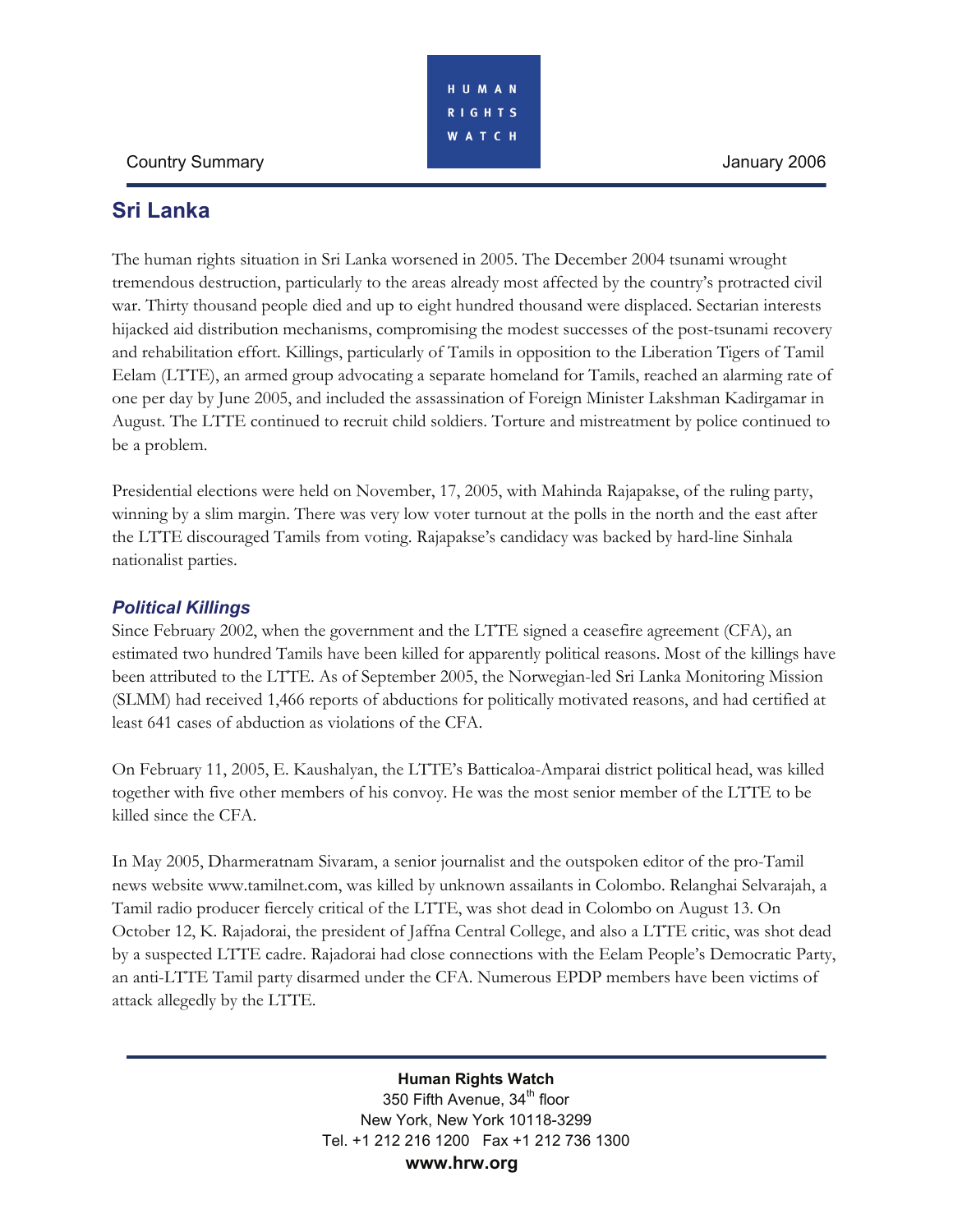On August 13, 2005, unknown gunmen shot and killed Sri Lanka's foreign minister, Lakshman Kadirgamar, at his home in Colombo. Kadirgamar, a Tamil member of the ruling party, the Sri Lanka Freedom Party, had led the campaign to have the LTTE labeled a terrorist organization by several countries. It was widely acknowledged that he topped the LTTE's list of political targets.

President Chandrika Kumaratunga immediately announced emergency rule following Kadirgamar's assassination. In contrast to her past responses to the killings of Tamils, she immediately called for a thorough investigation, deploying thousands of police officers throughout Colombo.

In the context of the political killings, many human rights defenders, particularly Tamils in the north and east, have been forced to either stop their work or go into hiding. Several human rights defenders have had to flee the country over the last year as a direct result of the intimidation generated by the killings.

## *Child Soldiers*

The LTTE has a history of recruiting children to serve in combat. Sri Lanka has ratified the Optional Protocol to the Convention on the Rights of the Child, which prohibits all use of children under eighteen in armed conflict and all recruitment of children by non-state armed groups.

Under a 2003 action plan signed by the LTTE and the Sri Lankan government, the LTTE agreed to release children from its forces. But not only has the LTTE failed to comply, human rights and other groups have reported ongoing child recruitment by the LTTE, which in spite of international condemnation refuses to acknowledge the practice. Recruitment rates dropped during the first half of 2005 following the tsunami, but increased significantly in mid-2005, with numerous reports of child recruitment taking place at temple festivals in the east. During July alone the United Nations Children's Fund (UNICEF) documented 139 cases of child recruitment, the highest level recorded during any single month since late 2003. During the first nine months of 2005 UNICEF documented a total of 483 cases of child recruitment; the true total is believed to be higher, as many cases are never reported. During the same period, 146 children were released from the LTTE.

Those who campaign against child conscription are at risk. On October 11, 2005, the principal of Kopay Christian College in Jaffna, who publicly voiced his criticisms, was shot dead in his home.

## *Police Torture and Deaths in Custody*

In 2003 the National Human Rights Commission (NHRC) and the Police Commission agreed on measures including ensuring that families and lawyers have access to detainees, displaying written summaries of detainees' rights in police stations, and holding officers in command responsible for torture in their stations. In spite of these attempts at reform, the NHRC reported an increase in custodial deaths, with at least nineteen cases reported in 2005 alone, and cases of police torture continue to be reported. For example, on February 2, 2005, D.D. went to visit a friend in Kiriella police custody. While there, two police officers detained and assaulted D.D. They also made him place his fingerprints on an

> **Human Rights Watch**  350 Fifth Avenue, 34<sup>th</sup> floor New York, New York 10118-3299 Tel. +1 212 216 1200 Fax +1 212 736 1300  **www.hrw.org**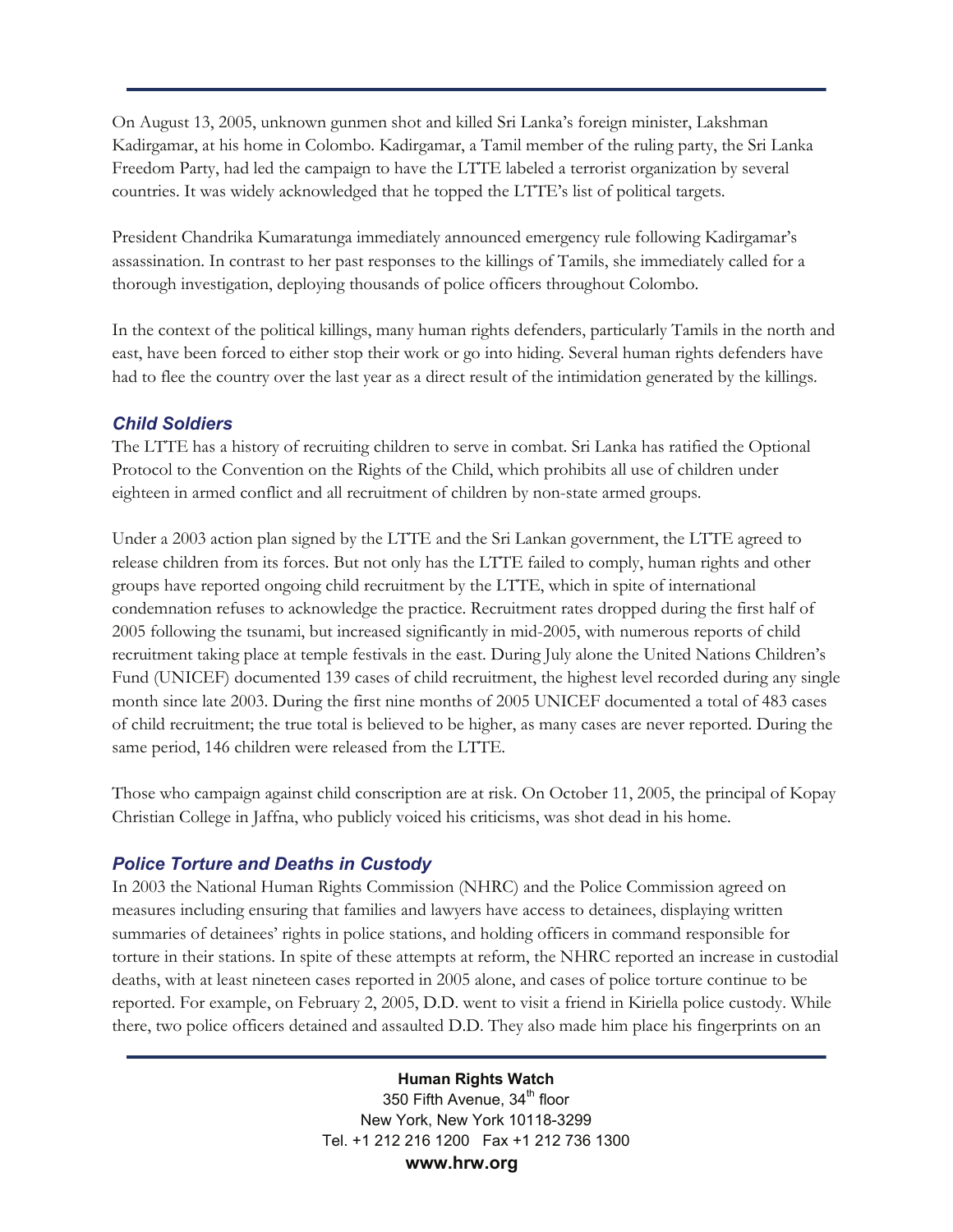item of evidence, and forced him to sign a false statement. On May 19, twenty-six-year-old H.F. was severely tortured at Panadura police station. He was forced to sit with his head between his knees, and was beaten and kicked all over. The police took him to a doctor who insisted on hospitalizing H.F., but the police refused and returned him to the police station. He was further forced to sign a statement claiming that his injuries had occurred prior to his arrest.

There are reports of police torture of children as well. On June 11, 2005, an eleven-year-old boy accused of stealing money was beaten and sexually tortured in the Kahawatte police station. The police officers squeezed his genitals, tied his legs, and beat him severely in order to extract a confession. In another case, a twelve-year-old boy was severely beaten by police from the Wattegama police station. The police had come to his house to look for his father, and, not finding the father there, assaulted the young boy instead.

The police continue to enjoy great impunity. While some cases of deaths in custody and torture have been investigated, no one has been prosecuted or punished as yet. In May 2005 the Supreme Court acquitted all the defendants in the October 2000 mob killing of twenty-seven Tamil detainees at the Bindunuwewa detention facility. The youngest inmate in the camp was twelve years old at the time of his death. An independent commission of inquiry into the killings faulted the local police commissioners, A.W. Dayaratne and Jayantha Senivaratna, for failure to protect the inmates from the attack despite prior knowledge that a planned demonstration might turn violent. Neither officer has been indicted or even disciplined, and all others who were tried were acquitted.

## *Tsunami*

Reconstruction work is taking place in the communities affected by the December 26, 2004 tsunami, but not at a pace to match the needs. Nearly a year on, government bureaucracies and delays in international financing have left most of the displaced still in temporary shelters.

Since early 2005, minority Tamil and Muslim communities have accused the government of discrimination in the distribution of post-tsunami aid. In an attempt to address some of these concerns, the government of Sri Lanka and the LTTE signed an agreement known as the Post-Tsunami Operational Management Structure (P-TOMS, also known as the "joint mechanism"), intended to ensure fair and equitable distribution of aid to the north and east.

However, the implementation of P-TOMS has stalled due to political parties' quarrels over who has the right to participate in and control the process. Those opposed to the LTTE, particularly rival Tamil parties, objected to the government-like authority given to the LTTE under the joint mechanism. The Sri Lanka Muslim Congress complained about its exclusion from the joint mechanism, and interpreted it as further evidence of discrimination against its community. The JVP, a Sinhala nationalist party, decried any agreement signed with the LTTE, left the ruling coalition in protest, and launched a legal challenge that led the Supreme Court to issue a stay order on the implementation of sections of P-TOMS.

> **Human Rights Watch**  350 Fifth Avenue, 34<sup>th</sup> floor New York, New York 10118-3299 Tel. +1 212 216 1200 Fax +1 212 736 1300  **www.hrw.org**